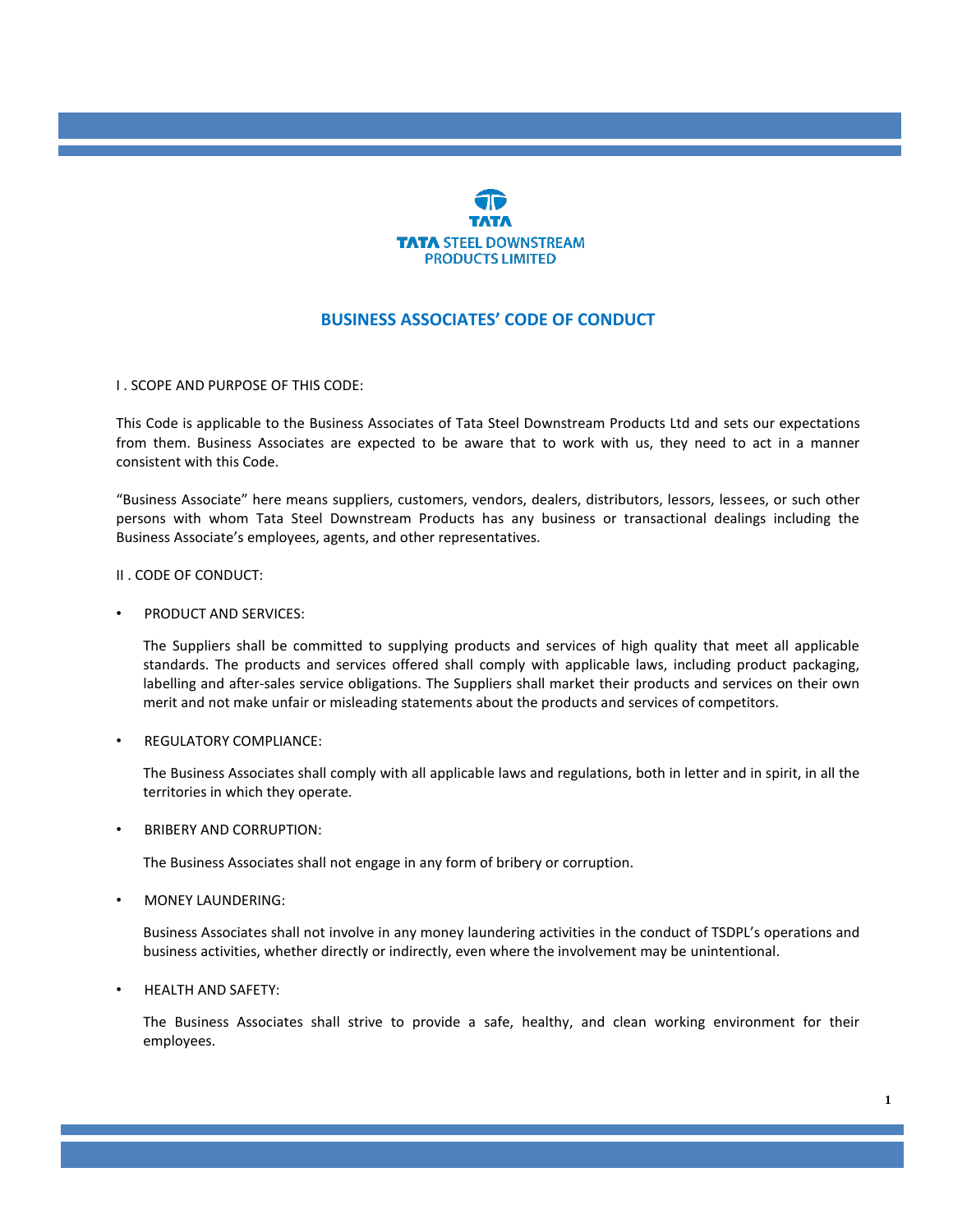

## **BUSINESS ASSOCIATES' CODE OF CONDUCT**

#### • HUMAN RIGHTS:

The Business Associates shall not employ children at their workplaces and shall not use forced labour in any form. They shall follow fair employment practices.

#### • ENVIRONMENT:

The Business Associates shall strive for environmental sustainability, particularly regarding the emission of greenhouse gases, consumption of water and energy and the management of waste and hazardous materials. The Business Associates shall endeavour to offset the effect of climate change in their activities.

#### • PROTECTING COMPANY ASSETS:

The assets of TSDPL shall not be misused; they shall be employed primarily and judiciously for the purpose of conducting the business for which they are duly authorised. These include tangible assets such as equipment & machinery, systems, facilities, materials, and resources as well as intangible assets such as proprietary information & intellectual property.

#### • THIRD PARTY REPRESENTATION:

The Business Associates shall represent TSDPL (including Tata Brand) only with duly authorised written permission from us. They shall respect the confidentiality of information shared with them and safeguard the confidentiality of intellectual property and data of TSDPL.

### • GIFTS AND HOSPITALITY: *([click here to refer the Gift & Hospitality Policy\)](https://www.tsdpl.in/pdf/gift_and_hospitality.pdf)*

Business gifts & hospitality are sometimes used in the normal course of business activity. However, if offers of gifts or hospitality (including entertainment or travel) are frequent or of substantial value, they may create the perception of, or an actual conflict of interest or an 'illicit payment'. Therefore, gifts & hospitality given or received should be modest in value & appropriate, & in compliance with TSDPL's Gift and Hospitality policy. The Business Associates shall neither receive nor offer or make, directly or indirectly, any illegal payments, remunerations, gifts, donations, or comparable benefits that are intended, or perceived, to obtain uncompetitive favours for the conduct of its business with TSDPL.

### • CONFLICT OF INTEREST:

A conflict of interest arises when the personal interests of a TSDPL employee are inconsistent with the responsibilities of his/ her position in the company. The Business Associates shall not engage in a financial or any other relationship with a TSDPL employee that creates any actual or potential conflict of interest. Even the appearance of a conflict of interest can be damaging to TSDPL and to the Business Associates. Such conflict should be disclosed and approved in advance by TSDPL management.